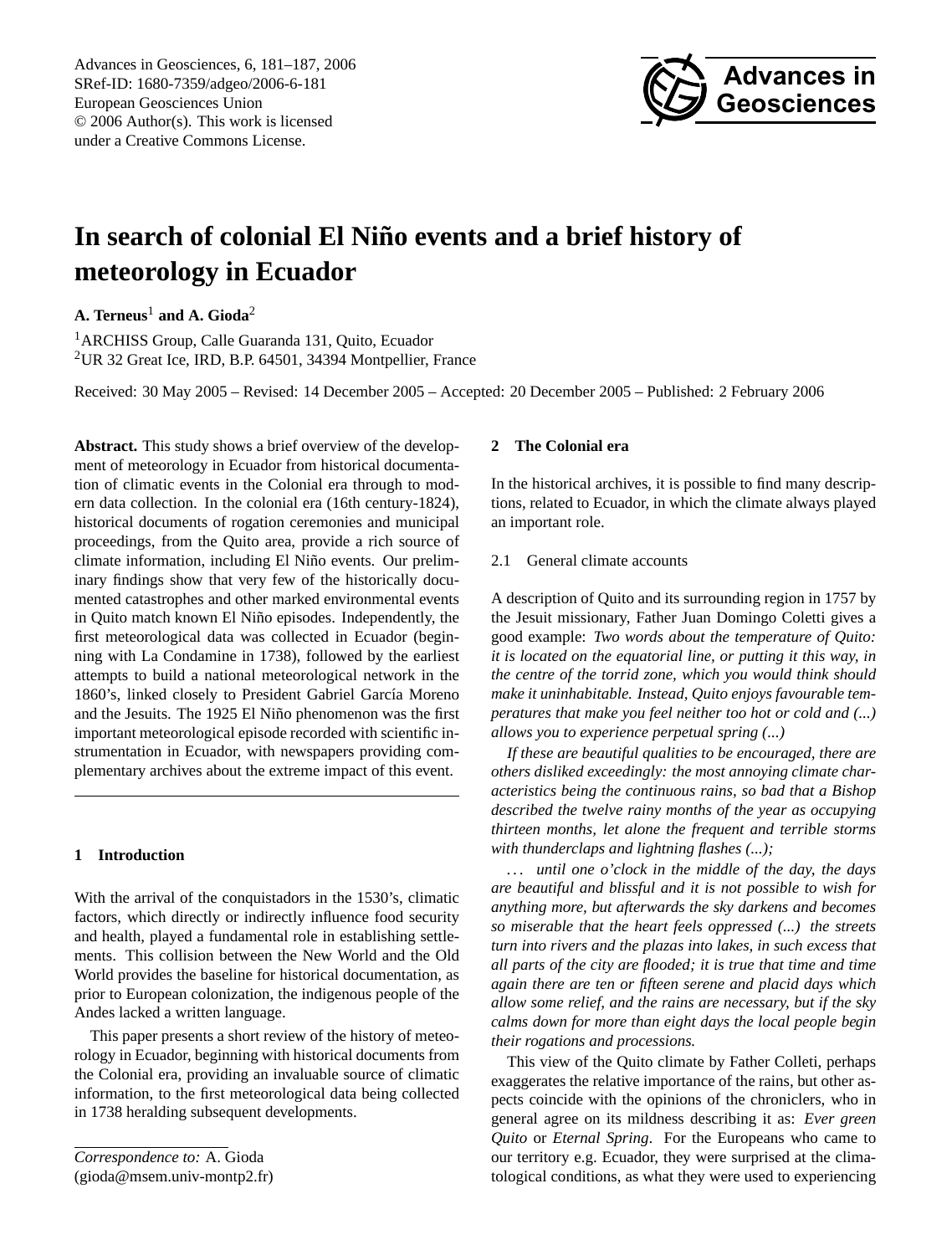in one year, they found in the same day, climbing from the coast to the inter-Andean plateau with its valleys and perpetually snow-capped mountains or descending into Amazonia. This aroused the interest of several scientists who visited our regions during the Colonial era, several of whom carried out the first meteorological instrumental observations.

# 2.2 Tracking specific climatic events using archives

In the Colonial era (1534–1824) and the subsequent beginnings of the Republic, calamities, including diseases, earthquakes, droughts, etc., produced major social upheaval. From the municipal proceedings of Quito and the archives of some Colonial churches, it is possible to reconstruct a record of extremely wet or dry years, following the same reliable methods as used in Potosi (Gioda and Prieto, 1999; Gioda and L'Hôte, 2002), in Mendoza (Prieto et al., 1999), and Mexico City (Garza Merodio, 2002) which is summarized by García Herrera et al. (2003). These we have compared with well known El Niño events in Ecuador and Peru tracked by Ortlieb (2002) (Tables 1 and 2).

# **3 The development of meteorological studies**

3.1 First meteorologists in Ecuador (from 1738)

The first instrumental meteorological data, including basic observations of temperature and atmospheric pressure, were recorded by three French scientists: Charles Marie de La Condamine (a mathematician, physicist, explorer, and geographer, 1701–1774), Louis Godin des Odonnais and Pierre Bouguer, for the Spanish officials, Jorge Juan de Santasilia and Antonio de Ulloa, between 1735 and 1744. These were carried out while measuring the length of an arc of one degree of the meridian at the equator and they used a Reaumur ´ thermometer only invented in 1730.

The meteorological data are referred to subsequently by Father Federico C. Aguilar, a Jesuit missionary, in the Weather Bulletin of the National Observatory (published 15 April, 1868):

- **–** *According to La Condamine and the Jesuit missionary Father Milanesio, the temperature of Quito in 1738, had a range between 14*◦ *and 15*◦ *Reaumur (17.5 ´* ◦ *and 18.75*◦*C).*
- **–** *Alexander von Humboldt found in 1802 a mean temperature of 14.4*◦ *Reaumur for Quito". ´*
- **–** *Francisco Jose de Caldas ´* (a Colombian astronomer and naturalist, 1771–1816) in 1804 found a mean in Quito of 12° Réaumur or 15°C.
- **–** *Jean-Baptiste Boussingault* (a French agronomist and chemist, 1802–1887), *who measured the air temperature at a short distance from the ground, found for Quito in 1831, 15.2*◦*C.*

**–** *With a mean temperature of 14.91*◦*C, we [Aguilar and his staff] have come very close to those measured by Boussingault, which seems to us to be more exact than those of other physicists* (Table 3).

It is important to emphasize that in the same publication referred to, it is stated: Humboldt in *Mélanges de Géologie et Physique, Généralités, says speaking about Boussingault: I am referring to a very exact work that he published (July, 1833) in the Annals of Chemistry"*. Humboldt added: *At another time, my observations gave me for Quito 14.4*◦*C.*

Finally, to independently confirm these measurements (Table 3), it is worth noting Father Aguilar's comments: *The observations carried out with excellent instruments by the colonels Hall and Salaza, between 1825 and 1828, give an average temperature for Quito of 15.4*◦*C (Hall) and 15.5*◦*C (Salaza)*.

A few years later, Carlos Aguierre Montufar, presented at ´ the Permanent Secretariat of the Academy of Natural Sciences in Paris (19 May, 1851), a meteorological report on observations carried out on the snow covered volcano Antisana, at 4550 m a.s.l. between December 1845 and December 1846. He recorded simultaneously the temperature and atmospheric pressure in Quito and at the volcano (possibly close to Lake Mica), including determining the "Inversion" between 133.5 m at 06.00 a.m. and at 125.2 m at midday for every different degree in Celsius between both localities.

From his records for Quito in 1846, Carlos Aguierre Montúfar deduced that it was  $14.5^{\circ}$ C, as well as adding rainfall data for December 1845 and from January until August, 1846.

3.2 The San Luis National College Observatory, Quito (1864–1875)

During the 19th century, various countries were developing a scientific and systematic approach to meteorological studies and it was at this time that the President of Ecuador, Gabriel Garcia Moreno (Head of State between 1861–1875) became involved with the installation of the first meteorological observatory in the San Luis National College of Quito. Observations by Jesuits began there in June 1864 under the directorship of Father Federico C. Aguilar (1865–1868) who benefited from the excellent relationship between the State and the Church at this time. However, the observatory was closed immediately after President Moreno was killed in 1875.

On 13 April, 1868, Father Federico C. Aguilar published *The Historical and Scientific Report* in which were outlined the statistics of parameters such as: atmospheric pressure, air temperature, averages and extremes, humidity, and other atmospheric phenomena, calculated with information from an August's psychrometer, including rainfall, cloudiness, storms, hailstones, winds, etc.

We have found data collected by Aguilar from the following periods: June–December, 1864; January–May, 1865; January–December, 1866.

In 1869, President Moreno developed a project with the intention of turning the Central University of Quito into a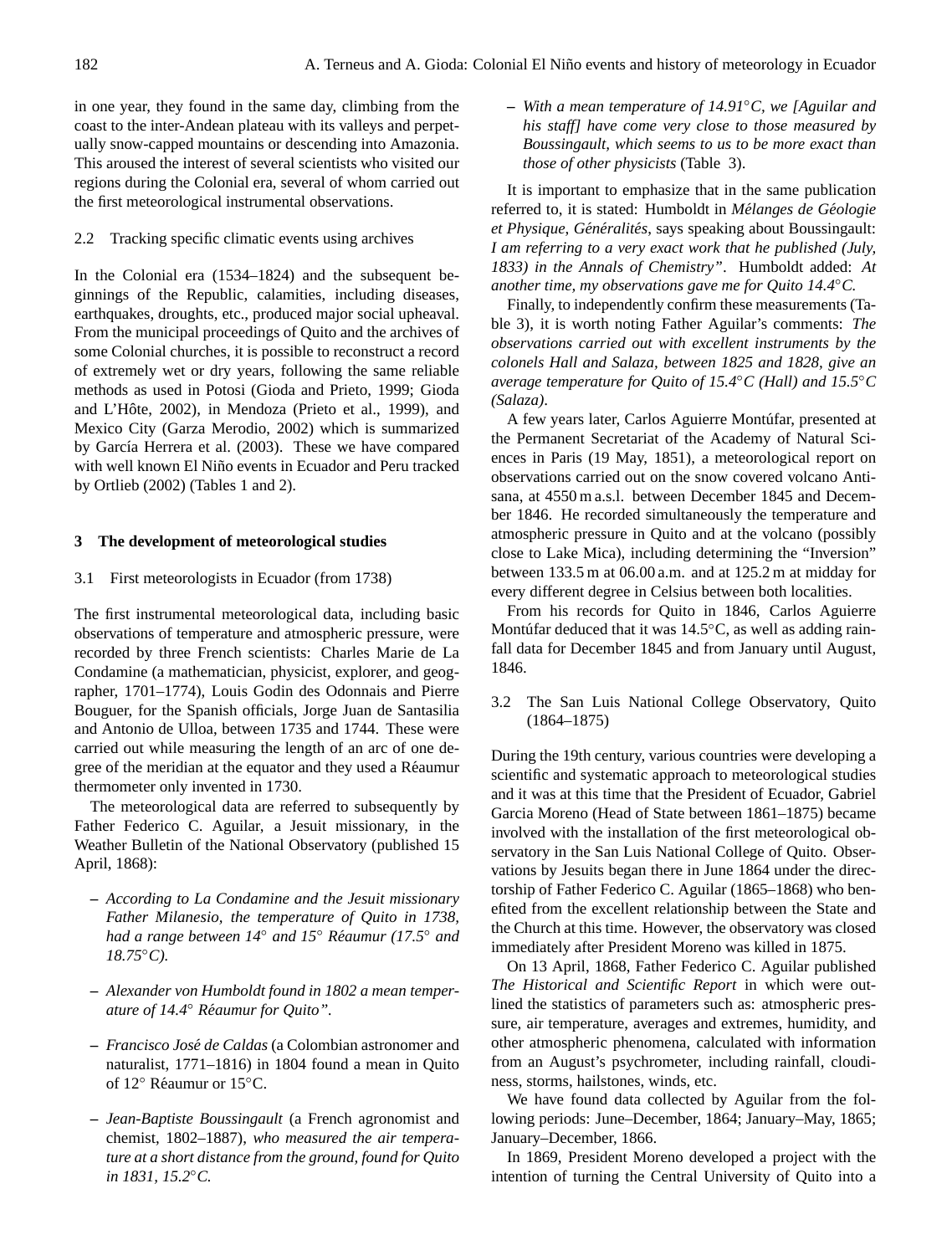Table 1. Rogations to Our Lady of Guápulo (northeastern district of Quito) to bring about favourable climate conditions. The novena was very important in case of lack of rain: a nine days' public devotion in the Catholic Church to obtain special graces i.e., the return of the rains.

| November 1611–January 1612<br>(not related with El Niño following Or-<br>tlieb, 2002)     | "Don Sancho Díaz de Zurbano, proposed to the Municipal Council to ask the<br>Bishop and the faithful to carry out processions and public rogations, with one<br>of the images of major devotion; as contagious diseases were decimating the<br>population, combined with a <i>strong drought</i> that was ruining the sowings"<br>"They all turned their imploring looks to Our Lady of Guápulo."                                                                                                                                                                                                                                                                                                                                                                                                                                                                                                                                                                                                                                                          |  |
|-------------------------------------------------------------------------------------------|------------------------------------------------------------------------------------------------------------------------------------------------------------------------------------------------------------------------------------------------------------------------------------------------------------------------------------------------------------------------------------------------------------------------------------------------------------------------------------------------------------------------------------------------------------------------------------------------------------------------------------------------------------------------------------------------------------------------------------------------------------------------------------------------------------------------------------------------------------------------------------------------------------------------------------------------------------------------------------------------------------------------------------------------------------|--|
| 1621<br>(not related with El Niño following Or-<br>tlieb, 2002)                           | "It was during the course of the year of 1621 when again the scourge of<br>the hunger afflicted these regions: a pertinacious and devastating drought<br>was transforming what were the green fields of Quito and its surroundings to<br>brownish-grey and ashen" ()<br>"The reverberating sun and the <i>absolute lack of rains</i> ".<br>At the bottom of a canvas from the Vestry of the Sanctuary is written: "in the<br>year of 1621 there was in the city of Quito <i>a big drought</i> that opened up the<br>land with many cracks and all the cattle died, and people were on the point of<br>perishing, without having agreed to take the Virgin in procession and put her<br>into Santa Barbara".<br>From an unpublished work of Abelardo Iturralde, the following information<br>was obtained: "1621. There was a great and alarming drought that reigned in<br>Quito (Ecuador) at the end of which the priests and faithful made rogations in<br>Santa Barbara; the recollection of this occurs also in an oil painting in Guápulo<br>church." |  |
| 12 April 1641<br>(not related with El Niño following Or-<br>tlieb, 2002)                  | "The most severe must have been the winter of the year of 1641 in these re-<br>gions; there is so much rain, that the seeds begin to rot on sowing."                                                                                                                                                                                                                                                                                                                                                                                                                                                                                                                                                                                                                                                                                                                                                                                                                                                                                                       |  |
| 31 January 1652-5 October 1652<br>(not related with El Niño following Or-<br>tlieb, 2002) | "A <i>frightful drought</i> , similar in everything to that of 1621 is felt again: the<br>fields turned hard and are uncultivable to such a point that the cattle are not<br>finding enough grass to eat in the pastures, that they began to die".                                                                                                                                                                                                                                                                                                                                                                                                                                                                                                                                                                                                                                                                                                                                                                                                         |  |
| 1657<br>(not related with El Niño following Or-<br>tlieb, 2002)                           | "The scourge of the "pest" is combined with a <i>severe winter</i> , precisely in the<br>days in which the summer becomes more pronounced (dry season) for us" Ro-<br>gations to the Virgin of the Quinche.                                                                                                                                                                                                                                                                                                                                                                                                                                                                                                                                                                                                                                                                                                                                                                                                                                                |  |
| 24 October 1669<br>(not related with El Niño following Or-<br>tlieb, 2002)                | "For an agreement written in the municipal proceedings on 24 October, 1669,<br>so that the image of Our Lady is brought under Guadalupe's dedication, as it is<br>known that there is <i>such a great drought</i> in this province that cattle are dying<br>for lack of pasture."                                                                                                                                                                                                                                                                                                                                                                                                                                                                                                                                                                                                                                                                                                                                                                          |  |
| January 1683<br>(not related with El Niño following Or-<br>tlieb, 2002)                   | "The year of 1682 was coming to an end, and the little summer of Christmas had<br>turned into a <i>devastating drought</i> "; and for this reason the Virgin of Guápulo<br>is moved to the city.                                                                                                                                                                                                                                                                                                                                                                                                                                                                                                                                                                                                                                                                                                                                                                                                                                                           |  |
| 19 February, 1687<br>(related with El Niño following Ortlieb,<br>2002)                    | "Strong drought destroys the fields."                                                                                                                                                                                                                                                                                                                                                                                                                                                                                                                                                                                                                                                                                                                                                                                                                                                                                                                                                                                                                      |  |
| September 1691<br>(not related with El Niño following Or-<br>tlieb, 2002)                 | "Disease followed a <i>terrible drought.</i> "                                                                                                                                                                                                                                                                                                                                                                                                                                                                                                                                                                                                                                                                                                                                                                                                                                                                                                                                                                                                             |  |
| 1693-1694<br>(not related with El Niño following Or-<br>tlieb, 2002)                      | "As a natural consequence of <i>such a prolonged drought</i> that took place be-<br>tween 1693 and 1694 yet again another outbreak of smallpox"                                                                                                                                                                                                                                                                                                                                                                                                                                                                                                                                                                                                                                                                                                                                                                                                                                                                                                            |  |
| 1698–1699<br>(not related with El Niño following Or-<br>tlieb, 2002)                      | "This scourge was preceded by that of the <i>drought</i> ." This is referred to in the<br>earthquake in Ambato, Latacunga and Riobamba.                                                                                                                                                                                                                                                                                                                                                                                                                                                                                                                                                                                                                                                                                                                                                                                                                                                                                                                    |  |
| 21 February 1716<br>(not related with El Niño following Or-<br>tlieb, 2002)               | "That is brought from Guápulo to the Virgin of the same name". Novena to<br>achieve "the suspension of the rains to stop crop loss." (Municipal proceed-<br>ings)                                                                                                                                                                                                                                                                                                                                                                                                                                                                                                                                                                                                                                                                                                                                                                                                                                                                                          |  |
| 1761<br>(related with El Niño following Ortlieb,<br>2002)                                 | "Quito endured during sowing the devastating consequences of a prolonged<br>summer."                                                                                                                                                                                                                                                                                                                                                                                                                                                                                                                                                                                                                                                                                                                                                                                                                                                                                                                                                                       |  |
| 1787<br>(not related with El Niño following Or-<br>tlieb, 2002)                           | "The scourge of a <i>persistent drought</i> presented itself."                                                                                                                                                                                                                                                                                                                                                                                                                                                                                                                                                                                                                                                                                                                                                                                                                                                                                                                                                                                             |  |
| 4 February 1797<br>(not related with El Niño following Or-<br>tlieb, 2002)                | "The earthquake of 4 February, 1797, as that of 20 June, 1698", was preceded<br>by a <i>devastating drought.</i> " <sup>1</sup>                                                                                                                                                                                                                                                                                                                                                                                                                                                                                                                                                                                                                                                                                                                                                                                                                                                                                                                            |  |

<sup>1</sup> Source: 'Guápulo y su santuario' by the Priest Juan de Dios Navas, Library of the Pontifical Catholic University of Ecuador (Quito).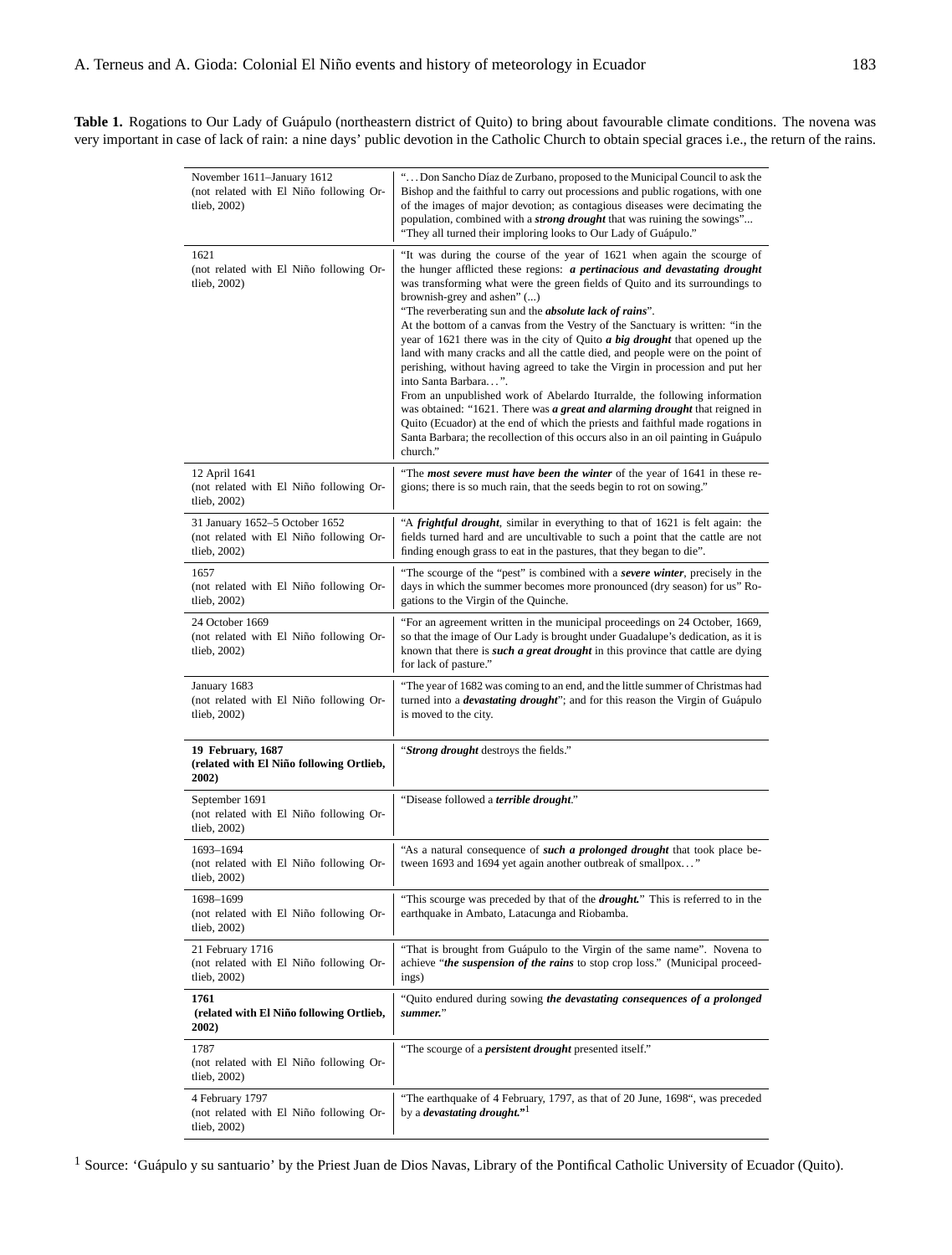| <b>Table 2.</b> Rogations and requests to our lady of Guadalupe in relation to epidemics in Ouito. |  |  |  |
|----------------------------------------------------------------------------------------------------|--|--|--|
|----------------------------------------------------------------------------------------------------|--|--|--|

| 11 November 1611 (drought)<br>(not related with El Niño following Or-<br>tlieb, $2002$ )                               | "One such outbreak of typhoid fever and measles took hold of the city, making<br>many victims of the inhabitants." "The dawning of the new year of 1612 was<br>distingished by small black flags indicating that the city of San Francisco of<br>Quito was in mourning".                           |  |
|------------------------------------------------------------------------------------------------------------------------|----------------------------------------------------------------------------------------------------------------------------------------------------------------------------------------------------------------------------------------------------------------------------------------------------|--|
| 25 April 1641 (wet)<br>(not related with El Niño following Or-<br>tlieb, $2002$ )                                      | "They were carrying out a novena due to the <i>excessive rains</i> which added to<br>the spread of typhoid fever and other diseases. <sup>1</sup>                                                                                                                                                  |  |
| February-March 1645<br>(not related with El Niño following Or-<br>tlieb, 2002)                                         | "The year of 1645, was extremely troubled and calamitous". "To the quakes,<br>another terrible scourge was added: the diseases known by the names of<br>measles and croup. Thousands went to their graves, attacked by a fever and<br>tiny virulent pustules." <sup>2</sup>                        |  |
| January–October 1652 (drought)<br>until 1657 (harsh winter)<br>(not related with El Niño following Or-<br>tlieb, 2002) | "And one could not avoid the always terrible and destructive epidemic of small-<br>pox either" imported once again from Cadiz. "As a result: a cruel and persistent<br>epidemic of smallpox continued throughout the year of 1657".                                                                |  |
| 1677<br>(not related with El Niño following Or-<br>tlieb, $2002$ )                                                     | "Our Lady of Guadalupe remained in Quito, because of another smallpox epi-<br>demic".                                                                                                                                                                                                              |  |
| September 1691 (drought)<br>(not related with El Niño following Or-<br>tlieb, 2002)                                    | "The scourge of the Colonial era were the chronic and devastating epidemics<br>of smallpox."<br>"In September, 1691, the epidemic presented itself in the Province of Quito".                                                                                                                      |  |
| $1693 - 1694$ (drought)<br>(not related with El Niño following Or-<br>tlieb, 2002)                                     | "As a natural consequence of the drought that lasted so long between 1693-<br>1694, once again epidemics of smallpox, measles and malignant fevers oc-<br>curred, which caused desolation and death in all the villages of the inter-Andean<br>plateau, from the North up to the centre of Azuay." |  |

<sup>1</sup> Actas del Cabildo de Quito (1644). <sup>2</sup> Actas Capitulares (1645, 1646).

**Table 3.** First values of mean temperatures in the shade (in ◦C).

| Observer                        | Mean              | Year |
|---------------------------------|-------------------|------|
| Ch. M. La Condamine             | $17.5 - 18.75$ °C | 1738 |
| P. Milanesio s. j.              | $17.5 - 18.75$ °C | 1738 |
| A. von Humboldt                 | $14.4^{\circ}$ C  | 1802 |
| F. J. Caldas                    | $15.0$ °C         | 1804 |
| Hall                            | $15.4^{\circ}$ C  | 1828 |
| Salaza                          | $15.3$ °C         | 1828 |
| J.-B. Boussingault              | $15.2$ °C         | 1831 |
| C. Aguierre Montúfar            | $14.5^{\circ}$ C  | 1846 |
| F. C. Aguilar s. j.             | $14.5^{\circ}$ C  | 1864 |
| F. C. Aguilar s. j.             | $14.91^{\circ}$ C | 1865 |
| F. C. Aguilar s. j.             | $14.19^{\circ}$ C | 1866 |
| <b>Astronomical Observatory</b> | $13.06^{\circ}$ C | 1879 |

Technical School. To firmly establish his ambitions, he contracted a group of German Jesuits, who specialized in various sciences. One of them needed to take charge of the chair of mathematics, as well as being an astronomer, hence, stimulating the creation of an observatory. The first teachers who came to Quito were Johann (Juan) Bautista Menten, Teodoro Wolf and Luis Sodiro.

#### 3.3 The Astronomical Observatory, Quito (1873–)

On 7 February, 1873 the government bought for the municipality a plot in the "Avenue" with the intention of building an astronomic observatory, creating the first step in jointly developing astronomic, meteorological and geophysical sciences in Ecuador. The main building was constructed under the direction of Father Juan Bautista Menten, the first director (a German Jesuit professor who succeeded Frederico C. Aguilar in 1870 as Head of Meteorology), finished in 1875 and inaugurated in 1877 (Alenten, 1877).

However, Jesuits were not well accepted by the new government after President Moreno's assassination. Menten left the Jesuits in 1876, and continued working at the observatory with interests also in exploration and teaching (Udías, 2003). The astronomer G. Wickmann was contracted by the government in 1887.

A report sent in 1900 by H. Poincaré, to the Academy of Sciences in Paris mentioned: *Quito possesses an observatory provided with good instruments. The French Government has put at the disposal of the Ecuadorian Government, for 5 years, one of our most skilful astronomers, Mr. Gonnessiat, from the Observatory of Lyons*.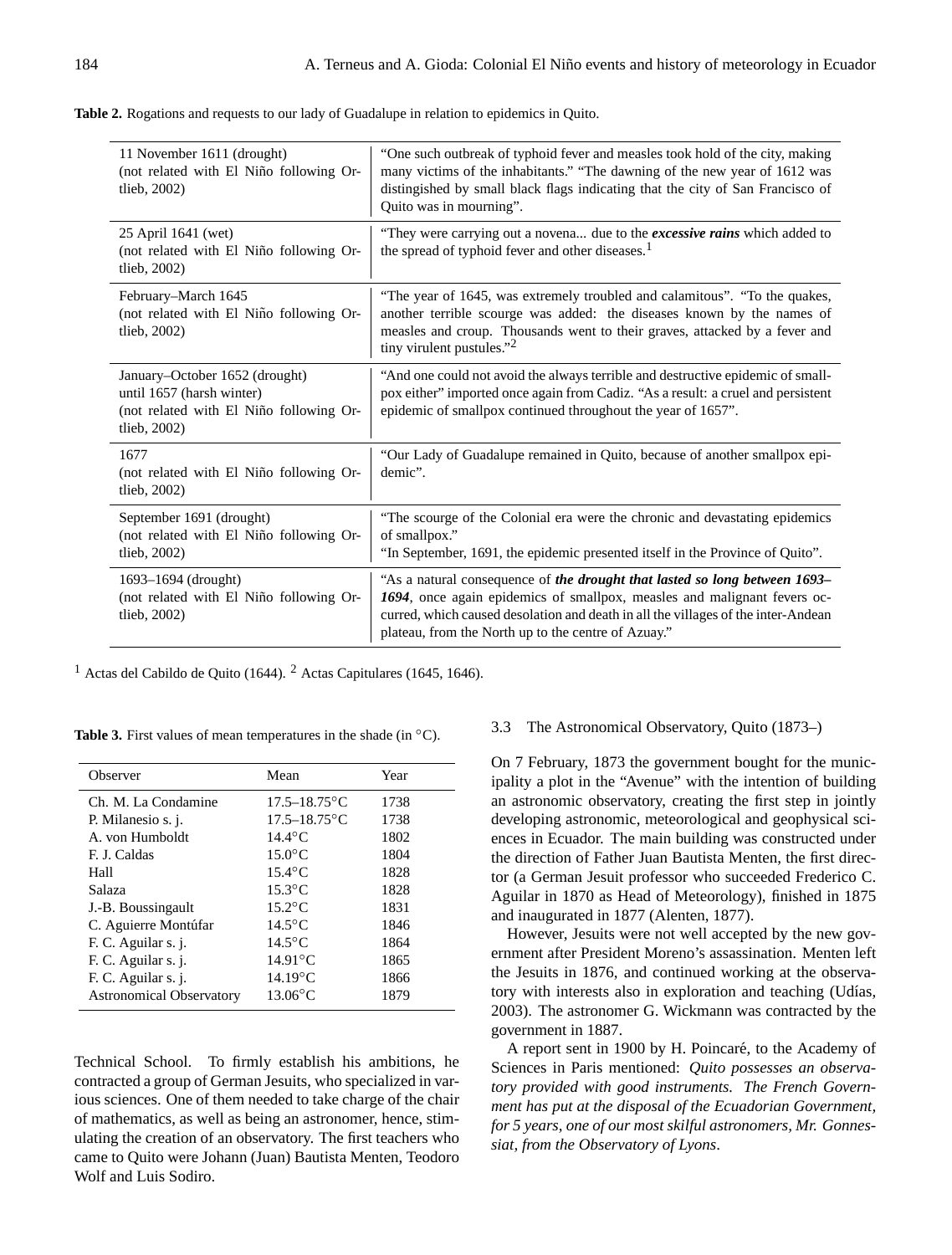Table 4. Milagro – Valdez sugar refinery. Lat. 02°08' S; Long. 74°33′ W; Altitude 13 m a.s.l. Mean monthly temperatures and rainfall during 11 years (1920–1930).

|           | Temperature in the shade $(^{\circ}C)$ |      |      | Rainfall (mm) |
|-----------|----------------------------------------|------|------|---------------|
| Month     | Max.                                   | Min. | Mean |               |
| January   | 31.8                                   | 21.4 | 26.6 | 401.3         |
| February  | 31.8                                   | 21.3 | 26.6 | 486.8         |
| March     | 32.2                                   | 21.8 | 27.0 | 400.4         |
| April     | 32.3                                   | 21.6 | 27.0 | 236.8         |
| May       | 31.3                                   | 21.2 | 26.3 | 58.7          |
| June      | 29.7                                   | 19.7 | 24.7 | 9.8           |
| July      | 29.5                                   | 19.1 | 24.3 | 0.4           |
| August    | 30.1                                   | 19.1 | 24.6 | 0.6           |
| September | 30.8                                   | 19.5 | 25.2 | 1.4           |
| October   | 30.7                                   | 19.6 | 25.2 | 4.5           |
| November  | 32.4                                   | 19.6 | 26.0 | 1.9           |
| December  | 32.6                                   | 20.7 | 26.7 | 59.5          |
| Year      | 31.3                                   | 20.4 | 25.9 | 1662.1        |

Subsequently, Ecuadorian scientists, such as the geologist and naturalist Augusto N. Martínez Holguín, and Luis Eduardo Mena, among others have been its directors.

1890–91 marks a major threshold, as from this time meteorological studies were carried out scientifically, during long periods, with well equipped stations having standardized instrumentation and across different zones of the country; this network was to be markedly expanded at the beginning of the 20th century.

#### 3.4 Other meteorological stations

The chronological sequence of stations established was as follows:

- **–** [1](#page-4-0)Gualaquiza 1894
- **–** [2](#page-4-1)Guayaquil 1895
- **–** Ambato 1897
- **–** Banos 1915 ˜
- **–** Tulcan, Ibarra, Guaranda, Cuenca, Loja and Machala ´ 1929

<span id="page-4-0"></span><sup>1</sup>The first meteorological station installed outside of Quito, was in 1894 at Gualaquiza, in the Amazonian region, and it was directed by Salesian priests, some of whom were European, and were aware of the importance of these studies; unfortunately, in July, 1895 a fire destroyed the mission, including the meteorological station.

<span id="page-4-1"></span><sup>2</sup>The meteorological station at Guayaquil was established on 10 October 1895 in the *San Vicente* National College. From the meteorological bulletins that came to Quito, to the Jesuit Father Luis Sodiro, only the numbers 26 and 27 of January and February, 1898 and those corresponding to April until August, 1899 were found in the Aurelio Espinosa Pólit Library, which indicates that the missing bulletins, beginning with number 1 date back to December 1895.

**Table 5.** Milagro – Valdez sugar refinery. Annual rainfall during 11 years (1920–1930).

| Year             | mm     |
|------------------|--------|
| 1920 (10 months) | 675.8  |
| 1921             | 1152.7 |
| 1922             | 1820.8 |
| 1923             | 1811.0 |
| 1924             | 1100.7 |
| 1925             | 2813.0 |
| 1926             | 1910.5 |
| 1927             | 1189.0 |
| 1928             | 1697.0 |
| 1929             | 2090.0 |
| 1930 (9 months)  | 1442.0 |

Source: Archives of the Astronomical Observatory of Quito; Statistical analyses: A. Terneus.

On the 20 October, 1944, by Presidential Decree, Dr. Jose Maria Velasco Ibarra, organized the Meteorological Service of the Astronomic Observatory of Quito, complying with the resolutions reached at the scientific congresses organized in Rio de Janeiro in 1935 and Montevideo in 1939 (Acosta Solís, 1944).

Subsequently, these services were developed with the Department of Defence. By means of Executive Decree 1446 on 4 August, 1961, the National Institute of Meteorology and Hydrology (INAMHI) was created, a fundamental step for the standardization of meteorological and hydrological investigations. As a result, Ecuador entered into the world network of meteorology, and has successfully remained up to date.

#### **4** The El Niño Phenomenon of 1925

During 1925 in Milagro, in the province of Guayas, the meteorological station of the sugar refinery Valdez, recorded 2813 mm of rain. The annual average, according to records including the years 1920–1930 was 1662 mm (Tables 4 and 5).

As a result of excessive rains in the coastal region, the railway line was blocked for more than 60 km, due to undercutting caused by rising levels of the rivers Chimbo and Chanchán, near Huigra. The repairs will take between four *and six months, with the participation of thousands of workers* stated the newspaper *El Telégrafo* (1925). The situation was chaotic as not only the railway line, bridges and platforms were affected, but also the highway to Yaguachi and the telegraphic system suffered the devastating impact of the rivers.

The railway during this era was the major transport system for connecting the coastal region with the sierra cities. The severe winters, as recorded in 1925, provoked critical shortages of basic products such as sugar, salt, fuels, etc., for the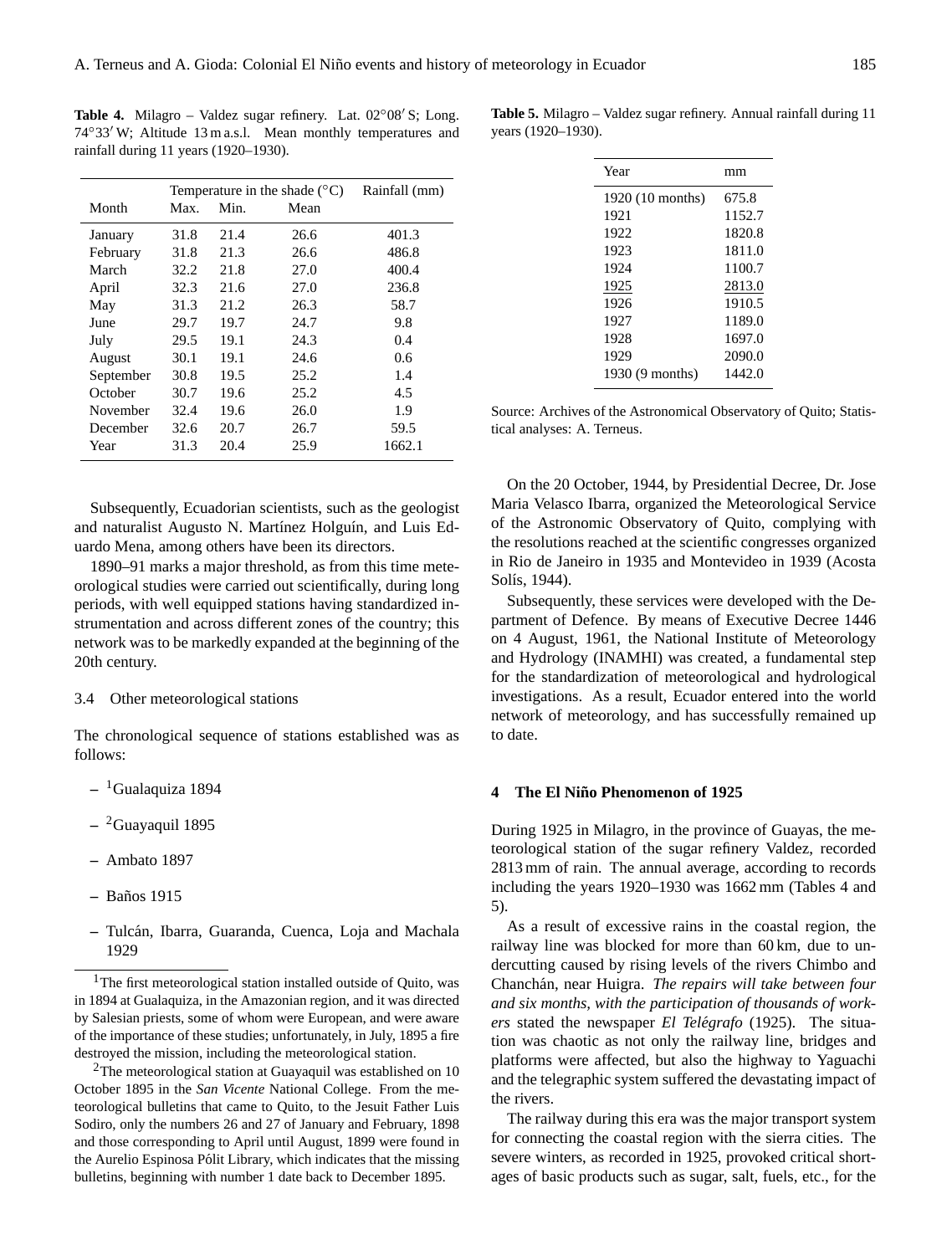

Fig. 1. The demonstration on 28 April, 1925 in Cuenca before the On 25th March, 1925, the newspaper *El Telégrafo* reported also the flooding riot. Photo: Manuel Jesús Serrano

*As a result of the suspension of the train service and the continuous rains in the*  sierra populations, simultaneously as the coastal populations were running out of provisions from the inter-Andean region.

*On 28 April 1925, driven to despair as the city was not able to acquire any valuable commodities such as salt, we went out into the streets to shout* Salt or blood! *That a real riot occurred was never recorded in Cuenca. An angry woman was asking at the top of her voice to be given a gun to stop those hoarding it (. . . ). Several speakers, including Dr. Remigio Tamaris Crespo, President of the La Salle Worker Society, Aurelio Vasquez, and President of the Labour Alliance, Francisco Cisneros, as well as several priests asked for calm, since neither the government nor the local authorities could control this critical situation, as nature had placed us in this dramatic and calamitous predicament. In:* Octavio Sarmiento, *Cuenca and I – Reminiscences*, volume 2.

On 25 March, 1925, the newspaper *El Telégrafo* reported also the flooding devastation in Peru, showing the wide scale impact of this El Niño event. As a result of the suspension of *the train service and the continuous rains in the coastal area, two serious problems have occurred: lack of sanitation and difficulties supplying food. Lakes have formed in the towns, constituting a threat to health; and the flooding of fields has caused major crop loss, which will cause a high cost of lives in Lima.*

#### **5 Conclusions**

At this stage in our research using historical documents, from mostly religious archives, it appears that there were more extreme events, especially droughts, during the 17th century than the 18th century. Our preliminary findings show that very few of the historically documented catastrophes and other marked environmental events in Quito in fact match known El Niño episodes. This may be because there is no simple relationship between the occurrence of El Niño episodes on the coast and their manifestation in the Andes following the conclusions of 20th century series studies

(Vuille et al., 2000; Villacis, 2001). Continuous observations in meteorology began from 1891 in Quito after the first attempts by explorers (such as La Condamine, 1738) and the Jesuits (1864–1876). Records documenting the 1925 El Niño phenomenon show on the Ecuadorian coast greater precipitation than the 1982–83 episode. If such an event was to occur today, with the greater population and infrastructural density, the impact would be certainly more catastrophic.

*Acknowledgements.* The authors are grateful for the financial support from Unesco's International Hydrological Programme (IHP), and its Regional Office in Montevideo, by the incorporation of this work into the framework of the ARCHISS project and also for the facilitation of the information to the National Archives of Ecuador (ANE) and to the National Institute of Meteorology and Hydrology (INAMHI) with a special acknowledgement to Ing. Gonzalo Ontaneda.

A. Chepstow-Lusty (UMR CNRS Paléoenvironnements, University of Montpellier 2, France) helped with the translation.

Edited by: P. Fabian and J. L. Santos Reviewed by: one anonymous referee

#### **References**

- Archival sources in Quito:
- National History Archives
- Astronomic Observatory
- Aurelio Espinosa Polit Library ´
- Library of the Pontifical Catholic University of Ecuador
- Acosta Solís, M.: Breves anotaciones sobre la historia de la climatología del Ecuador, Imprenta Ecuador, Quito, 1944.
- Aguilar s. j., F. C.: Boletín meteorológico Resumen de las observaciones meteorológicas hechas en el Colegio Nacional de Quito, desde le 7 de junio de 1864 hasta el 7 de junio de 1965, Imprenta Nacional, Quito, 1865.
- Aguilar s. j., F. C.: Boletín meteorológico del observatorio del Colegio Nacional de Quito, Segundo año 1866, Imprenta Nacional, Quito, 1868.
- Alenten, J. B.: Historia y descripción del Observatorio Astronómico de Quito, Imprenta Nacional, Quito, 1877.
- El Telégrafo: Las inundaciones en la via férrea, no. 14.280, 23 de marzo, Newspaper, Guayaquil, Ecuador, 1925.
- García Herrera, R., García, R. R., Prieto, M. R., Hernández, E., Gimeno, L., and Díaz, H. F.: The Use of Spanish Historical Archives to Reconstruct Climate Variability, Bulletin of the American Meteorological Society, 84, 8, 1025–1035, 2003.
- Garza Merodio, G. G.: Frequencias y duración de sequías en la cuenca de Mexico de fines del siglo XVI a mediados del XIX, In- ´ vestigaciones géográficas, UNAM, México, 48, 106–115, 2002.
- Gioda, A. and L'Hôte, Y.: Archives, histoire du climat et pluviométrie: un exemple sud-américain, La Houille Blanche, 4/5, 44–50, 2002.
- Gioda, A. and Prieto, M. R.: Histoire des sécheresses andines: Potosi, El Niño et le Petit Age Glaciaire, La Météorologie, 8, 27, 33–42, 1999.
- Ortlieb, L.: Manifestations historiques du phénomène El Niño en Amérique du Sud depuis le XVIe siècle, La Houille Blanche, 6/7, 115–120, 2002.